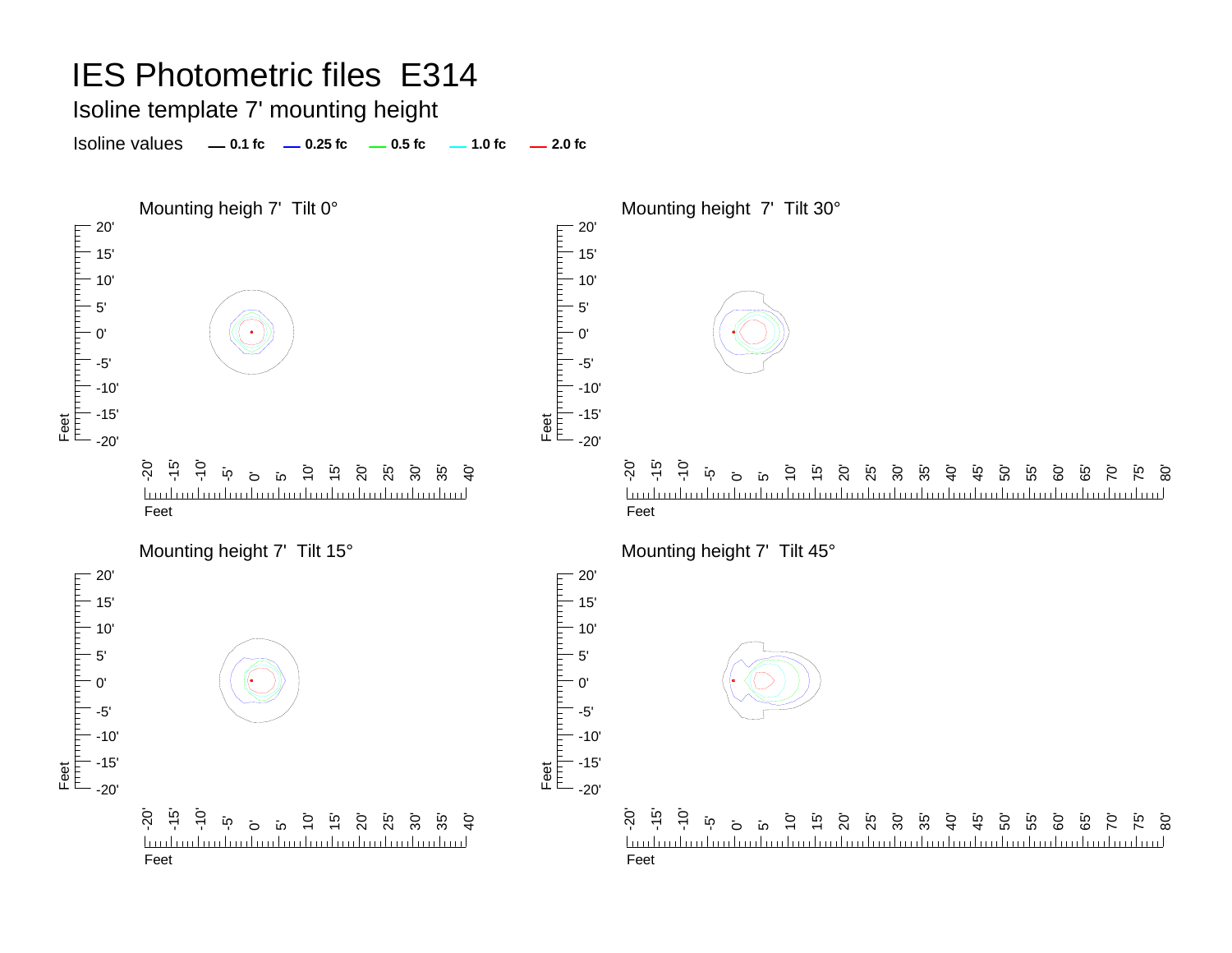Isoline template 9' mounting height

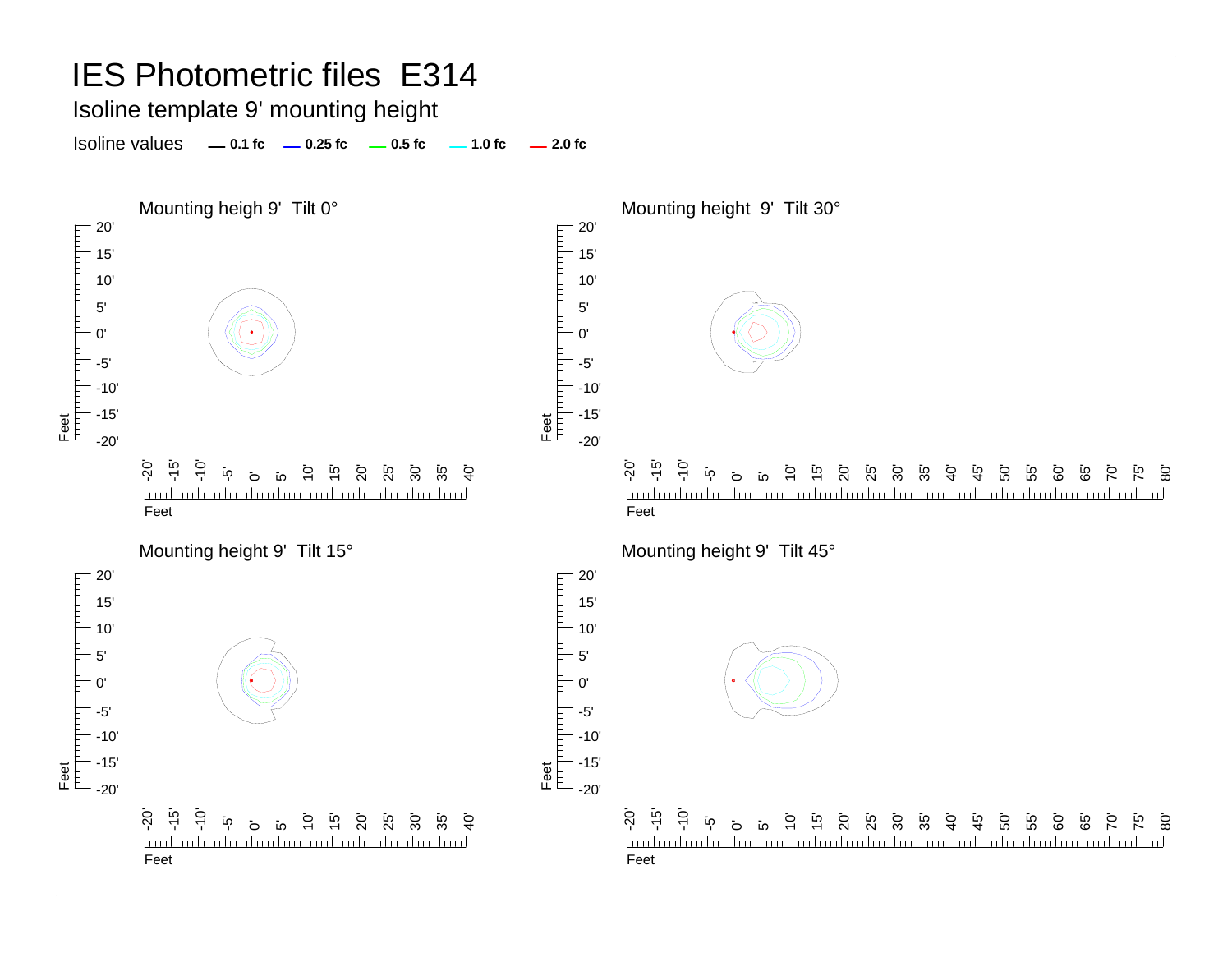Isoline template 11' mounting height

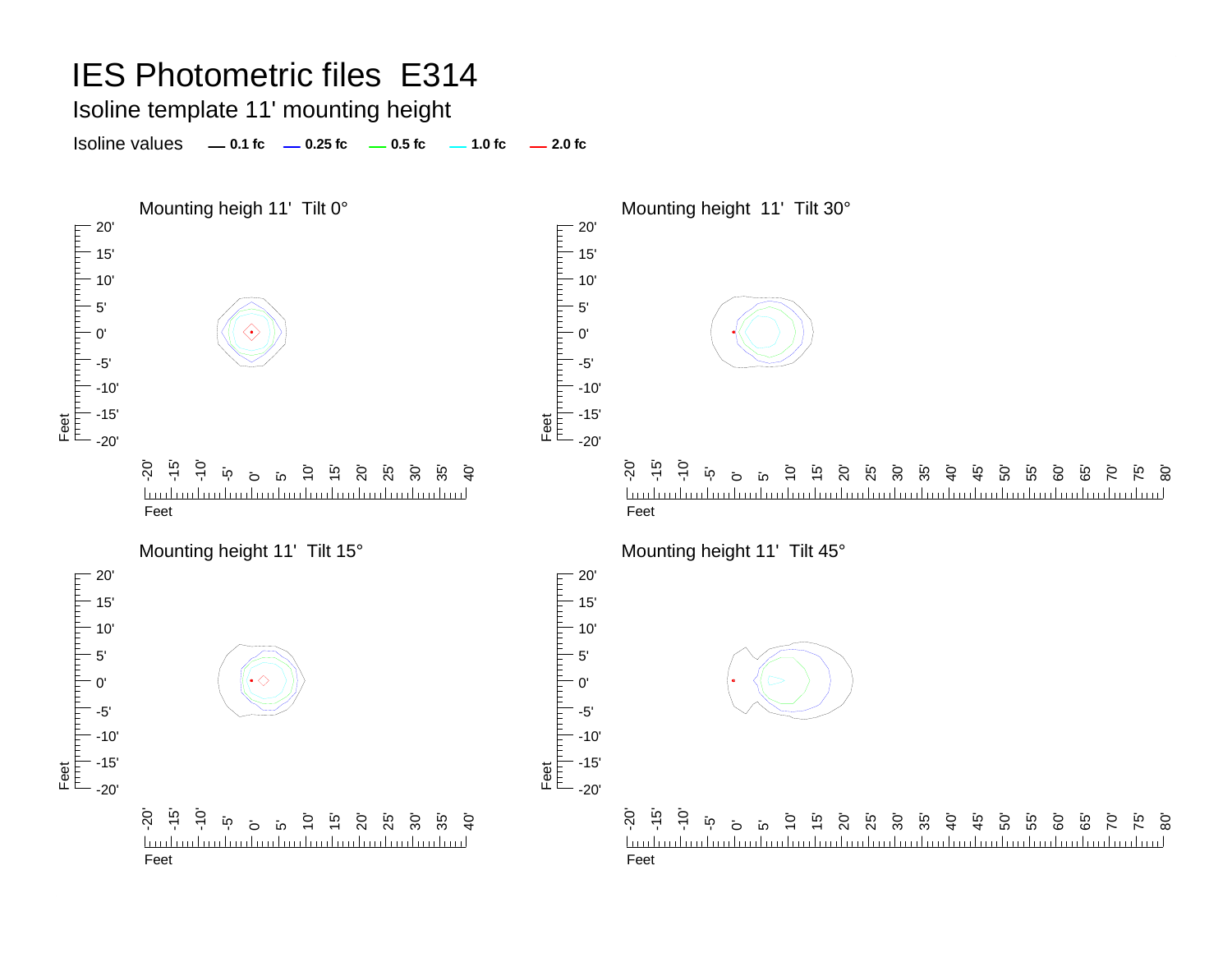Isoline template 15' mounting height

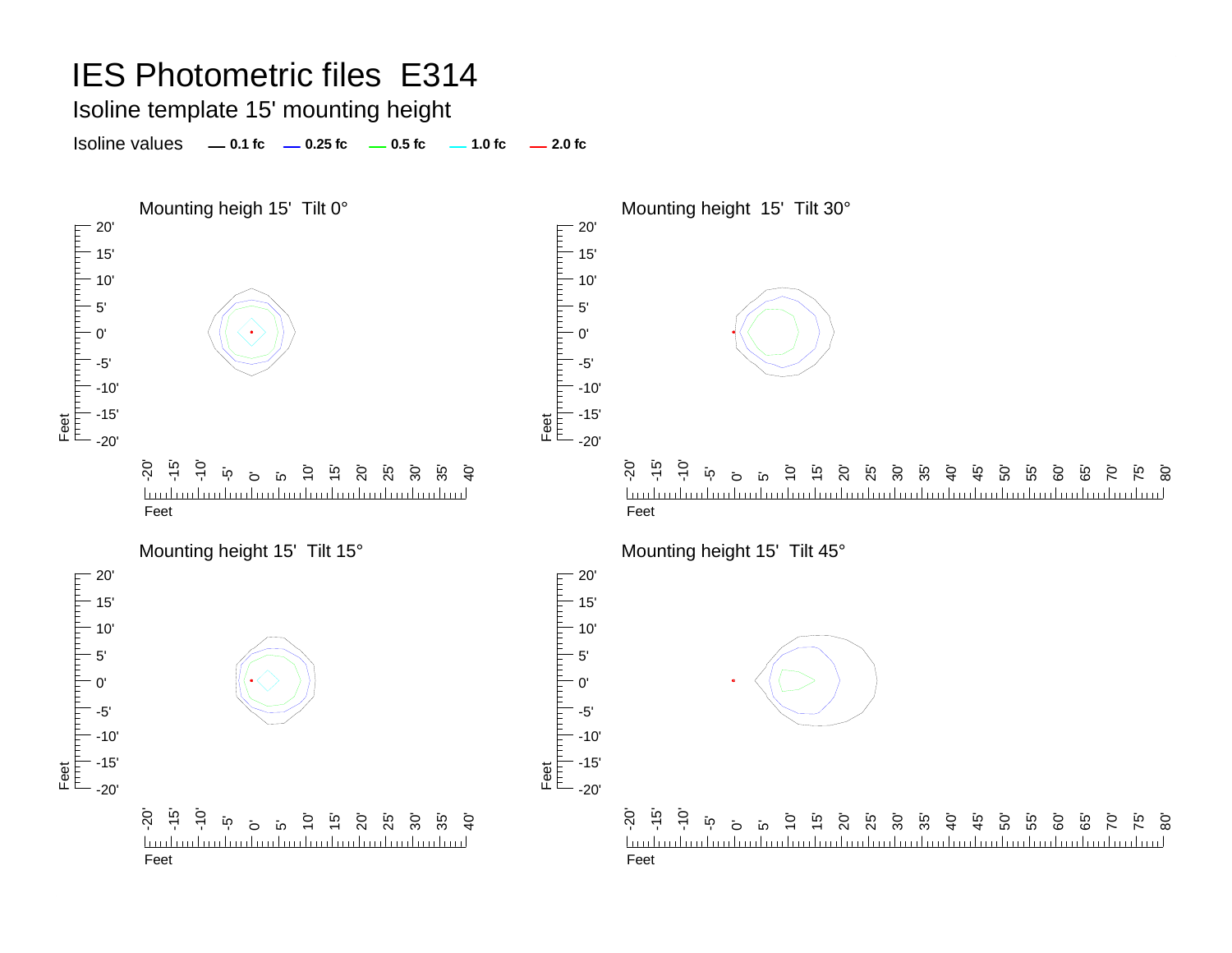#### IES Photometric files E314 Isoline template 20' mounting height Isoline values **0.1 fc 0.25 fc 0.5 fc 2.0 fc 1.0 fc** Mounting heigh 20' Tilt 0° and the monotonic method of Mounting height 20' Tilt 30°  $-20'$ 20' 15' 15' 10' 10' 5' 5' 0'0' Feet<br>|<sup>|||||</sup>|<sup>|||||</sup>||<sup>|||||</sup>| -5'-5' -10' -10' -15' -15' Feet  $-20'$ -20' $\overline{Q}$ -تة<br>--10' -20' -15' -10' 10'  $\overline{10}$ 15' 20' 25' 30' 35'  $\dot{a}$  $\overline{10}$  $\overline{c}$ <u>តេ ខែ ខែ ដូ ដូ ដូ</u> 40' 45' 50' 55' 60' 80'  $\sigma$ 5' 65' 70' 75' <u>huduubuduubuduubuduubuduubuduud</u> <u>luuluuluuluuluul</u> FeetFeetMounting height 20' Tilt 15° Mounting height 20' Tilt 45° 20' 20' F T FITTI  $-15'$ 15'10' 10'  $-5'$ 5' $\Omega'$ 0' -5' -5' -10' -10' -15' -15' Feet Feet -20' -20'

-آ<br>-7 -10' 10' 15' 0<br>25 <sup>2</sup>5 25 35'  $\mathcal{Q}$ .<br>קי <u>Inductualmated inductualmated inductual</u> Feet

-20'

Feet-20' -تە<br>--10' אָ דָיָם בְּחַקָּ בְּחָקָ בְּחָקָ 40' 45' 50' ה<br>55 60' ت<br>65  $\overline{C}$ 75' 80'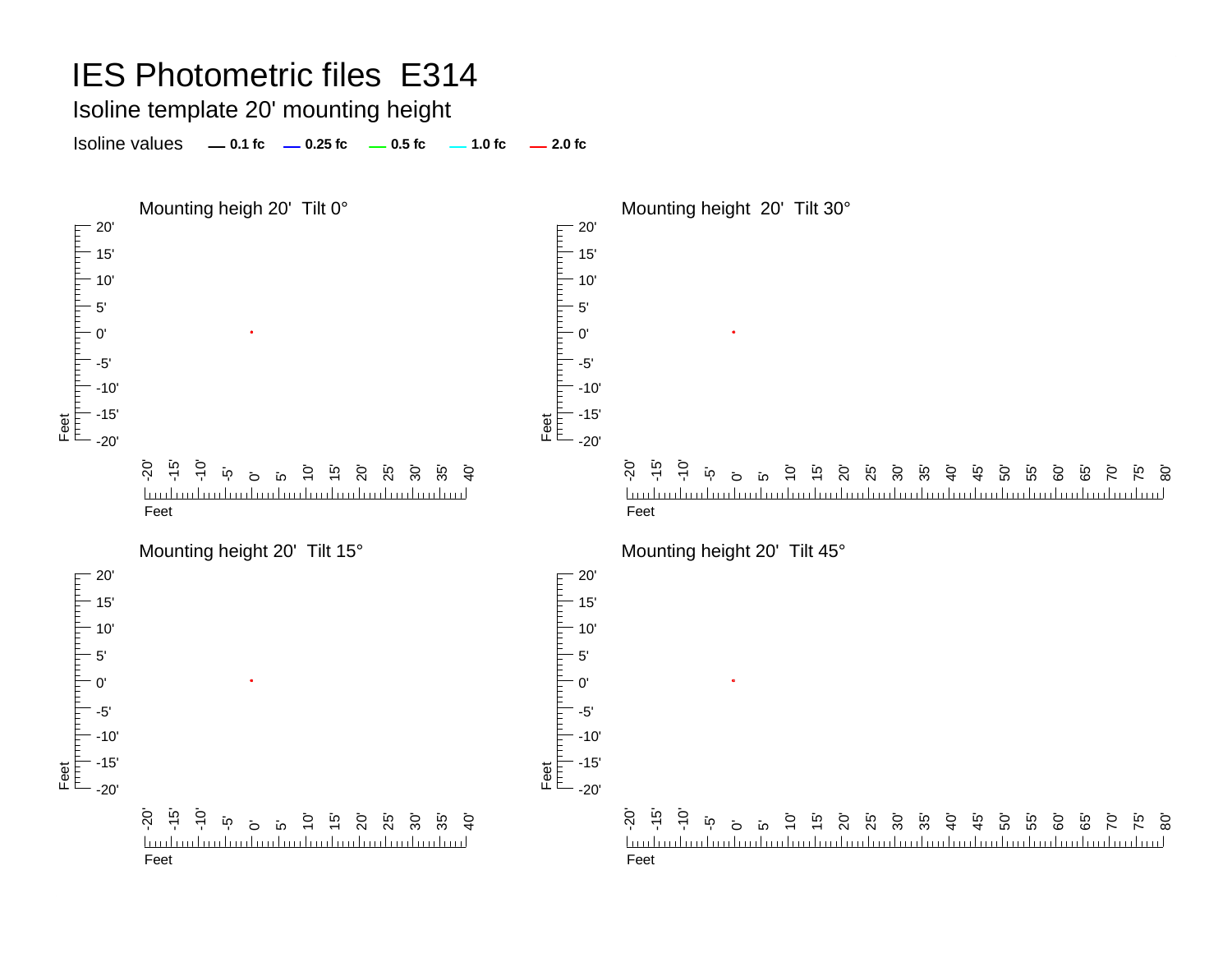Isoline template 25' mounting height